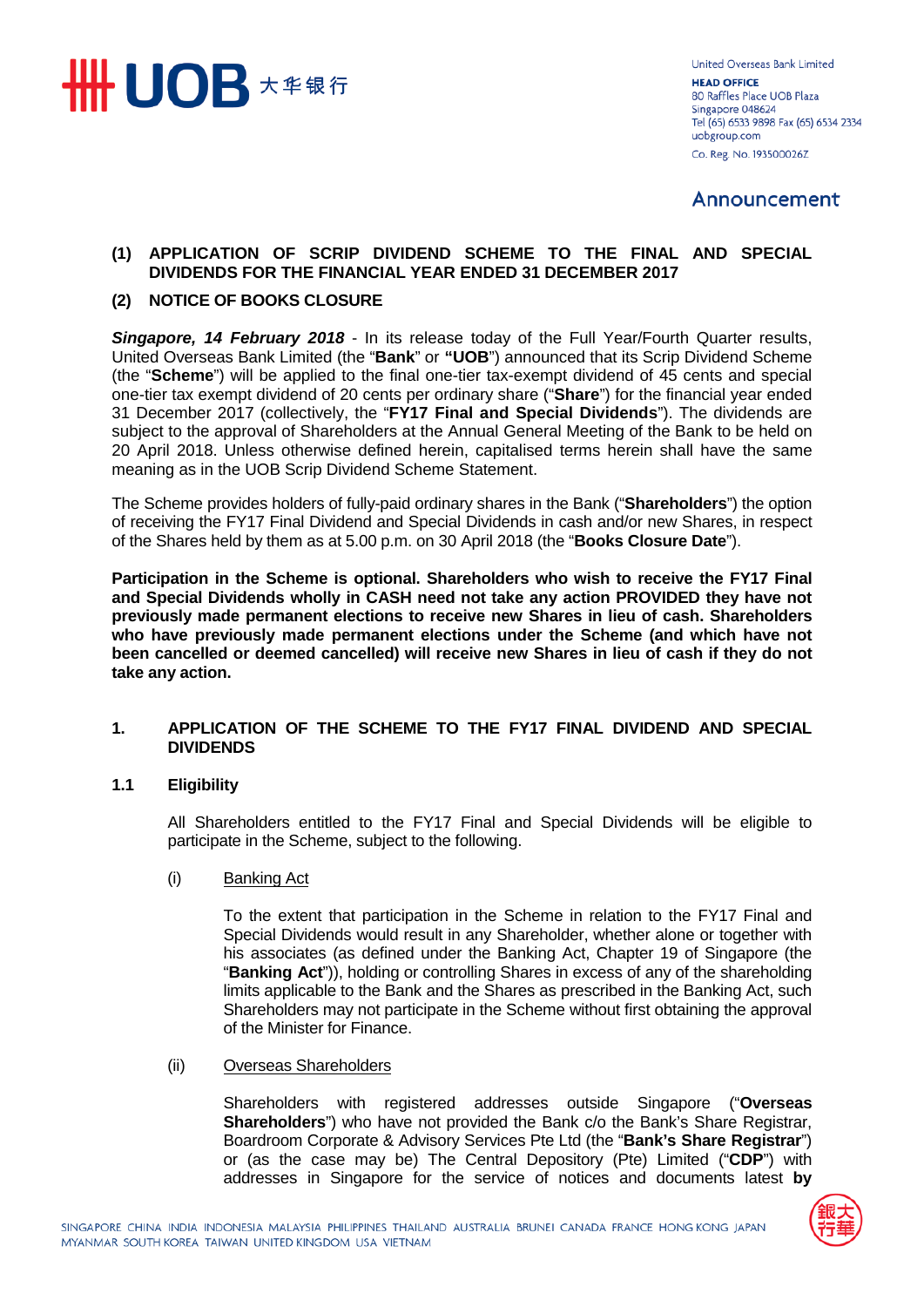

**5.00 p.m. on 20 April 2018** (being not later than five market days prior to Books Closure Date) will not be eligible to participate in the Scheme.

Where a Shareholder gives notice to the Bank's Share Registrar or, if the Shareholder is a depositor, to CDP, of a change of his registered address for the service of notices and documents from an address within Singapore to an address outside Singapore, he shall thereupon be considered an Overseas Shareholder. **Any permanent election given by him shall be deemed to have been cancelled if his registered address as at Books Closure Date is outside Singapore.** 

**Overseas Shareholders who wish to be eligible to participate in the Scheme must provide an address in Singapore for the service of notices and documents by notifying the Bank's Share Registrar, Boardroom Corporate & Advisory Services Pte Ltd at 50 Raffles Place, Singapore Land Tower #32-01, Singapore 048623, or, if the Overseas Shareholder is a Depositor, the CDP at 9 Buona Vista Drive, 01-19/20, The Metropolis, Singapore 138588 not later than 5.00 p.m. on 20 April 2018.** 

A Shareholder's participation in the Scheme is subject to the requirement that it will not result in a breach by the Shareholder of any restriction on such Shareholder's holding of Shares which may be imposed by any statute, law or regulation in force in Singapore or any other relevant jurisdiction or by the Constitution of the Bank.

#### **1.2 Notices of Election**

Notices of election are expected to be despatched to eligible Shareholders on or about 11 May 2018.

Eligible Shareholders may elect to participate in the Scheme in respect of **all or part only**  of their holding of Shares or to make a permanent election to participate in respect of **all (and not part only)** of their holding of Shares. **Permanent election is NOT available to any Shareholder who elects to receive Shares in respect of part only of his holding of Shares.** The available options will be stated in the Notices of Election.

#### **1.3 Permanent Elections (for ALL Shares ONLY)**

Shareholders who have previously made permanent elections under the Scheme (and whose permanent elections have not been cancelled or deemed cancelled) will receive new Shares in lieu of the cash amount of the FY17 Final and Special Dividends. **They will receive Scrip Dividend Entitlement Advice instead of Notices of Election.**

Where an eligible Shareholder chooses to make or has previously made a permanent election, the permanent election will be effective for all future qualifying dividends unless and until a notice of cancellation in the prescribed form is received by the Bank's Share Registrar or (as the case may be) CDP.

## **1.4 Take-over Code**

The attention of Shareholders is drawn to Rule 14 of the Singapore Code on Take-overs and Mergers. In particular, a Shareholder should note that he may be under an obligation to make a take-over offer for the Bank if:

(i) he acquires, by participating in the Scheme in relation to any dividend to which the

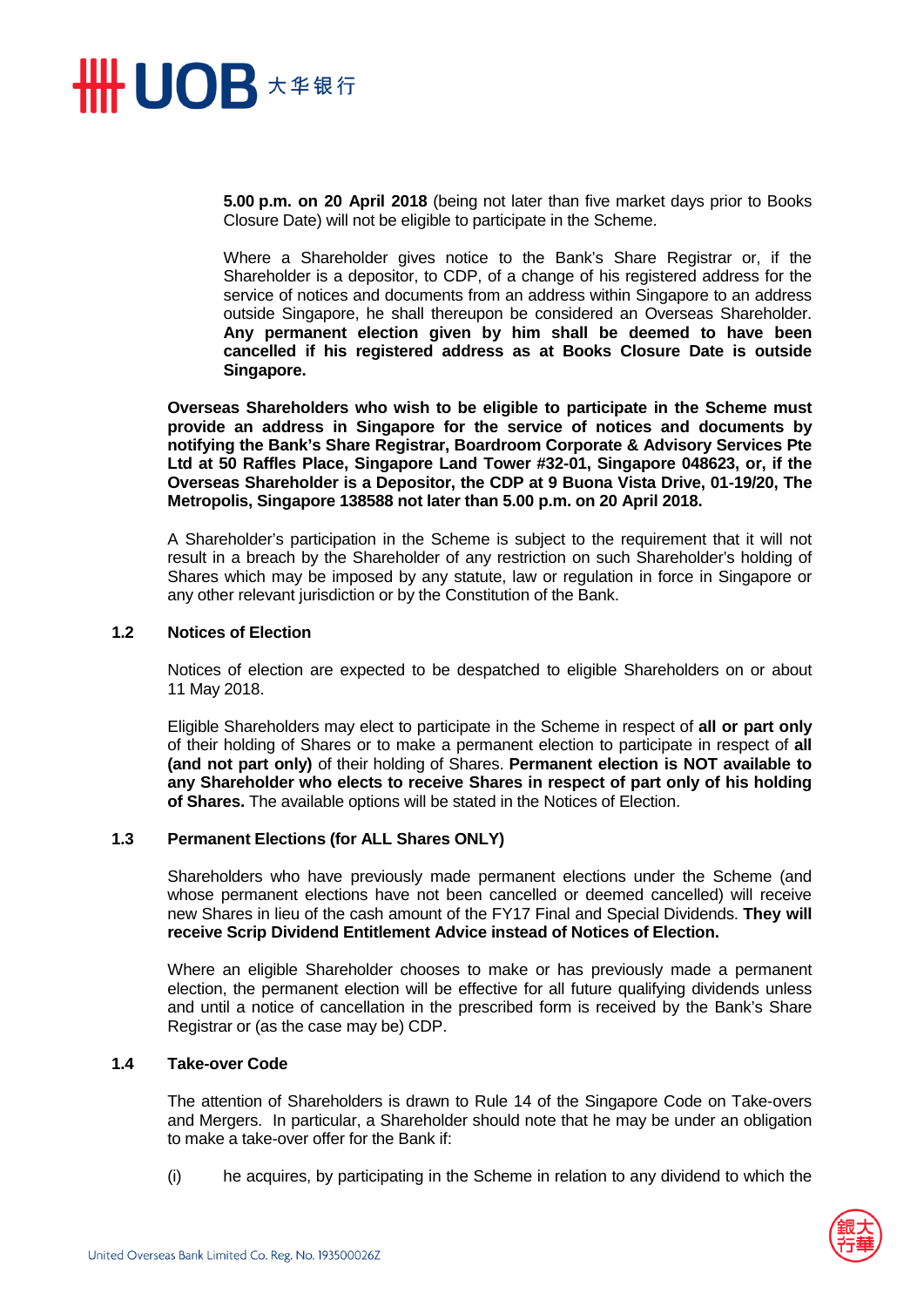

Scheme applies, whether at one time or different times, new Shares which (together with Shares held or acquired by him or persons acting in concert with him) carry 30% or more of the voting rights of the Bank; or

(ii) he, together with persons acting in concert with him, holds not less than 30% but not more than 50% of the voting rights of the Bank, and either alone or together with persons acting in concert with him, acquires additional new Shares by participating in the Scheme or otherwise acquires additional Shares that would increase his percentage of the voting rights of the Bank by more than 1% in any period of 6 months.

#### **1.5 Issue Price**

For the purposes of the application of the Scheme to the FY17 Final and Special Dividends, the price at which each new Share is to be issued (the "**Issue Price**") will be set at the average of the last dealt prices of the Share during the price determination period between **26 April 2018 and 30 April 2018** (both dates inclusive) (being the period commencing on the date on which the Shares are first traded on an ex-dividend basis and ending on the Books Closure Date).

The Bank will announce the Issue Price on **2 May 2018**.

#### **1.6 Fractional Entitlements**

Where the number of new Shares which may be issued to a participating Shareholder under the Scheme includes a fraction but is not less than one (1), the number of new Shares to be issued will be rounded up to the nearest whole number if the fraction is 0.5 or more, and rounded down to the nearest whole number if the fraction is less than 0.5 and the fraction will be disregarded. No cash will be paid on such disregarded fraction of a share.

Where less than one (1) new Share is to be issued to a participating Shareholder under the Scheme, such participating Shareholder will not, regardless of whether he has elected to do so, receive any new Share, but will instead be paid his dividend in cash. This would be the case even if he has made a permanent election previously.

#### **2. NOTICE OF BOOKS CLOSURE DATE AND DIVIDEND PAYMENT DATE**

**NOTICE IS HEREBY GIVEN** that the Transfer Books and Register of Members of the Bank will be closed from **5.00 p.m. on 30 April 2018** up to (and including) **2 May 2018** for the purpose of determining the entitlements of Shareholders to the FY17 Final and Special Dividends.

Duly completed registrable transfers received by the Bank's Share Registrar, Boardroom Corporate & Advisory Services Pte Ltd, at 50 Raffles Place, Singapore Land Tower #32- 01, Singapore 048623 up to 5.00 p.m. on 30 April 2018 will be registered before entitlements to the FY17 Final and Special Dividends are determined. Shareholders whose securities accounts with CDP are credited with Shares as at 5.00 p.m. on 30 April 2018 will rank for the FY17 Final and Special Dividends.